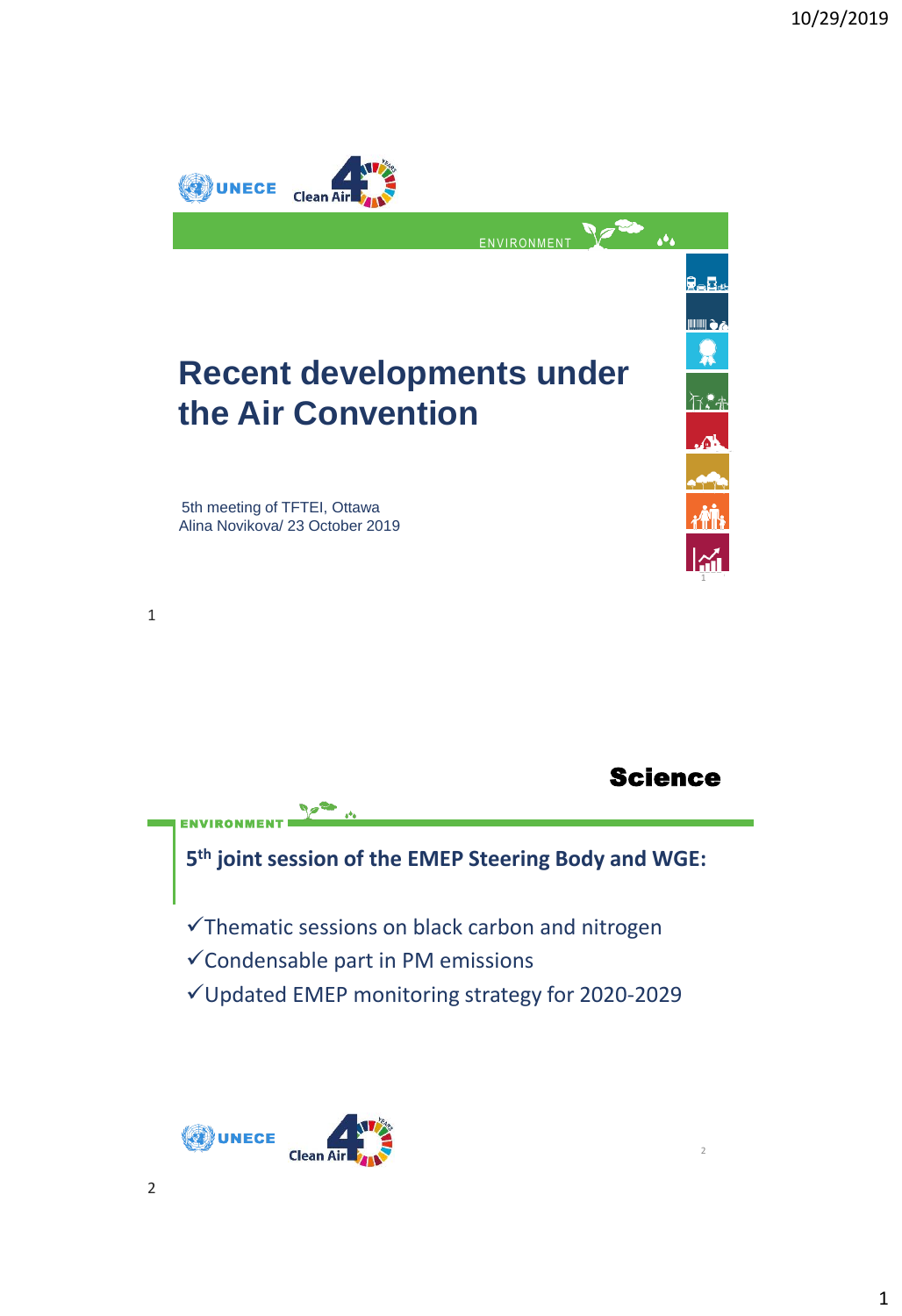## **Policy**



- Ozone and PM and their precursors
- Linkages between the scales: from urban to global
- Interactions between ozone, nitrogen, climate change and ecosystems
- Increased cooperation with countries and regions outside the UNECE region
- Economic costs of impacts and cost-effectiveness of policies



**ENVIRONMENT** 



## **Policy**

4

3

- Revised mandates of TFTEI and other task forces under the Convention
- Code of good practice for wood burning and small combustion installations submitted for adoption by the Executive Body in December 2019
- Workshop on air pollution abatement, including to reduce air pollutants that are SLCPs, held as part of WGSR-57 in May 2019
- The Convention's workplan for 2020- 2021 to be adopted in December 2019





3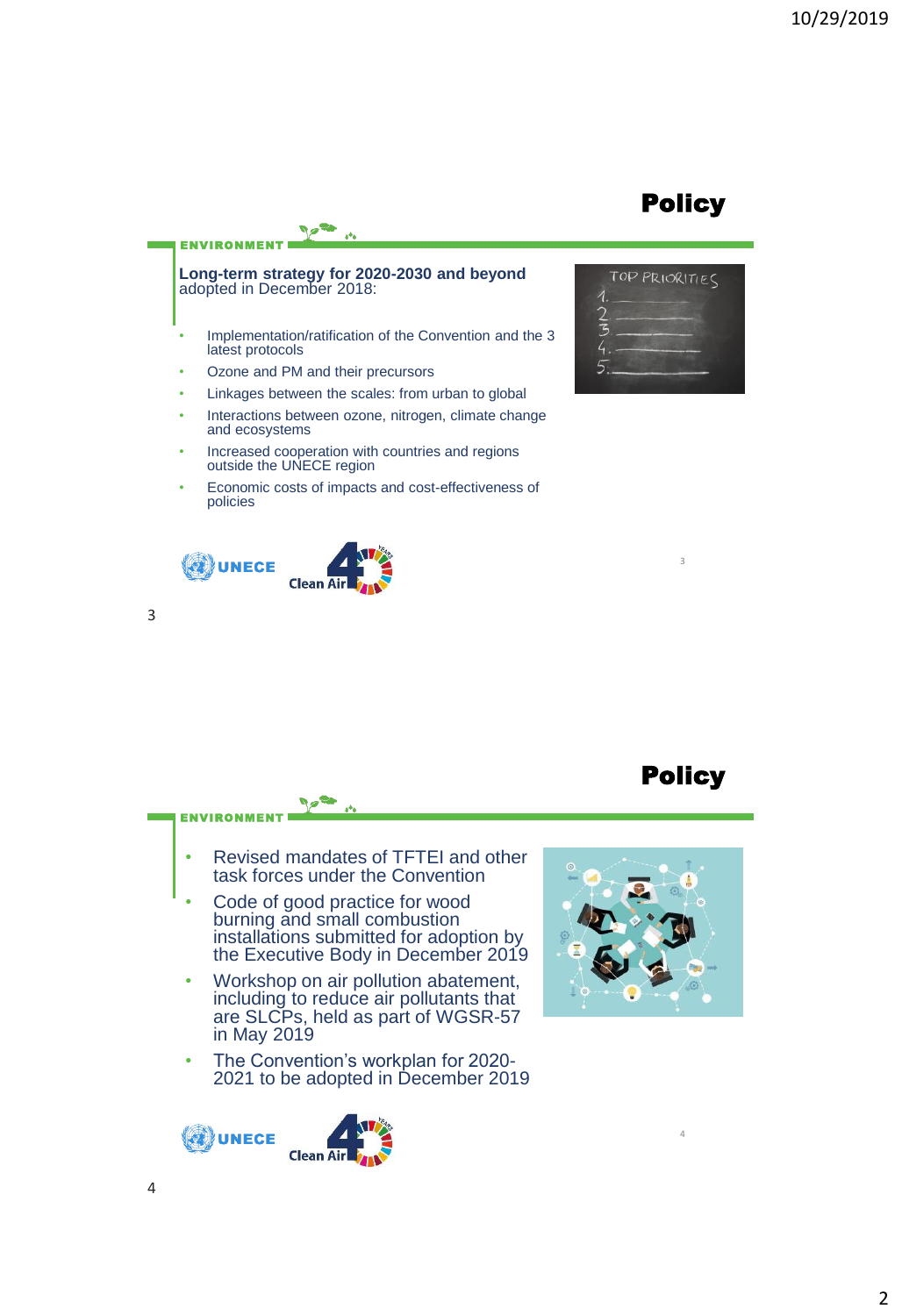

![](_page_2_Picture_2.jpeg)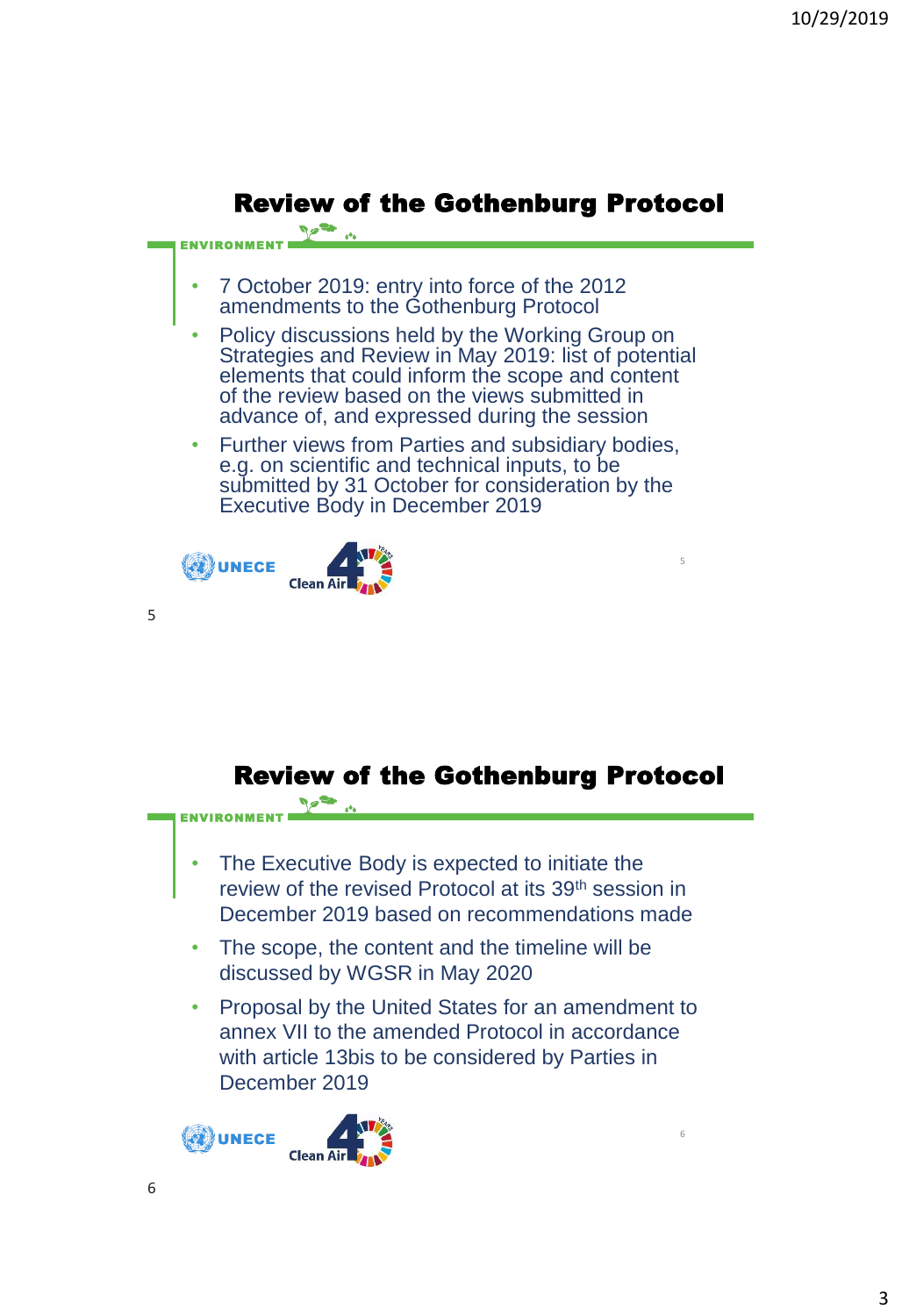![](_page_3_Figure_1.jpeg)

## Capacity-building

8

- ENVIRONMENT ✓Analysis of the national legislation, roundtable discussions ✓Workshops on national emission inventories
	- ✓Sub-regional workshops

![](_page_3_Picture_5.jpeg)